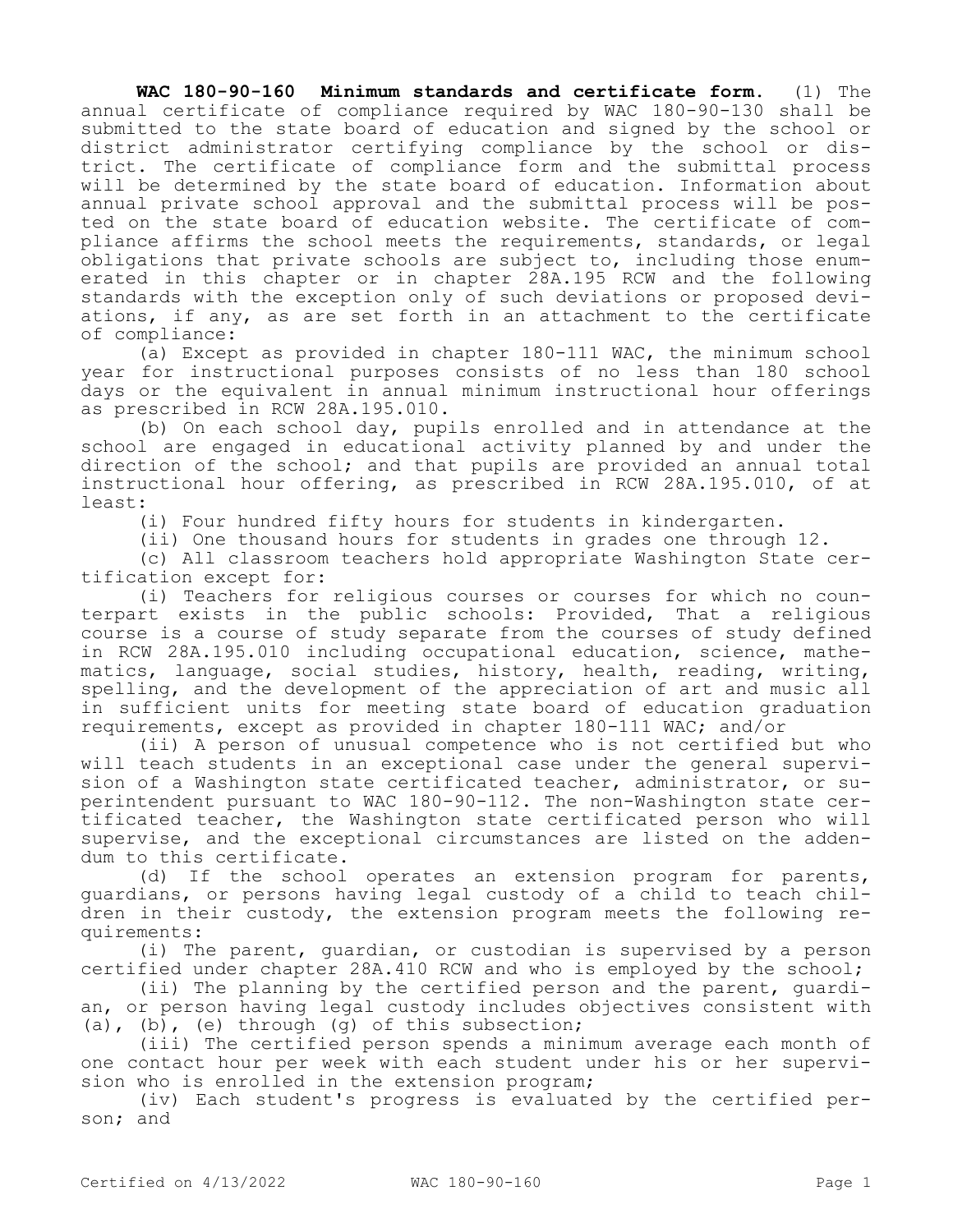(v) The certified person does not supervise more than 30 students enrolled in the approved private school's extension program.

(e) Measures have been taken to safeguard all permanent records against loss or damage through either the storage of such records in fire-resistant containers or facilities, or the retention of duplicates in a separate and distinct area;

(f) The physical facilities of the school are adequate to meet the program offered, and all school facilities and practices are in compliance with all reasonable health requirements and all reasonable fire safety requirements, as defined in WAC 180-90-112, and substantiated as required by current inspection reports of appropriate health and fire safety officials which are on file in the school or district administrator's office;

(g) The school's curriculum includes instruction in the basic skills of occupational education, science, mathematics, language, social studies, history, health, reading, writing, spelling, and the development of appreciation of art and music in sufficient units for meeting state board of education graduation requirements, as set forth in chapter 180-51 WAC. A school may substitute courses specific to the mission or focus of the school to satisfy the career and technical education requirement of chapter 180-51 WAC and may waive requirements as provided in chapter 180-111 WAC;

(h) The school or its organized district maintains up-to-date policy statements related to the administration and operation of the school or district;

(i) The school does not engage in a policy of racial segregation or discrimination;

(j) The governing authority of this private school or private school district has been apprised of the requirements of chapter 180-90 WAC relating to the minimum requirements for approval of private schools and such governing authority has further been apprised of all deviations or proposed deviations from the rules and regulations of the state board of education and the standards contained in chapter 180-90 WAC.

(2) Approval by the state board of education is contingent upon on-going compliance with the requirements, standards, and legal obligations that private schools are subject to, including those enumerated in this chapter or in chapter 28A.195 RCW and the standards herein. The school shall notify the state board of education of any deviation from these requirements, standards, or legal obligations that occurs after the approval action taken by the state board of education. Such notification shall be filed within 30 days of occurrence of the deviation.

(3) Failure to comply with the requirements of this chapter may result in the rescission or suspension of the approval of the private school and shall be considered in subsequent application for approval as a private school.

(4) The board may provide a shortened approval form or expedited approval process for private schools accredited by a state board of education-approved accrediting body.

[Statutory Authority: RCW 28A.195.040, 28A.195.010, and 28A.150.220. WSR 22-07-048, § 180-90-160, filed 3/14/22, effective 4/14/22. Statutory Authority: 2020 c 7 § 10-12 and RCW 28A.195.010, 28A.230.090, 28A.150.220(7). WSR 21-01-077, § 180-90-160, filed 12/10/20, effective 1/10/21. Statutory Authority: RCW 28A.195.010, 28A.195.030, and 28A.195.040. WSR 18-24-090, § 180-90-160, filed 12/3/18, effective